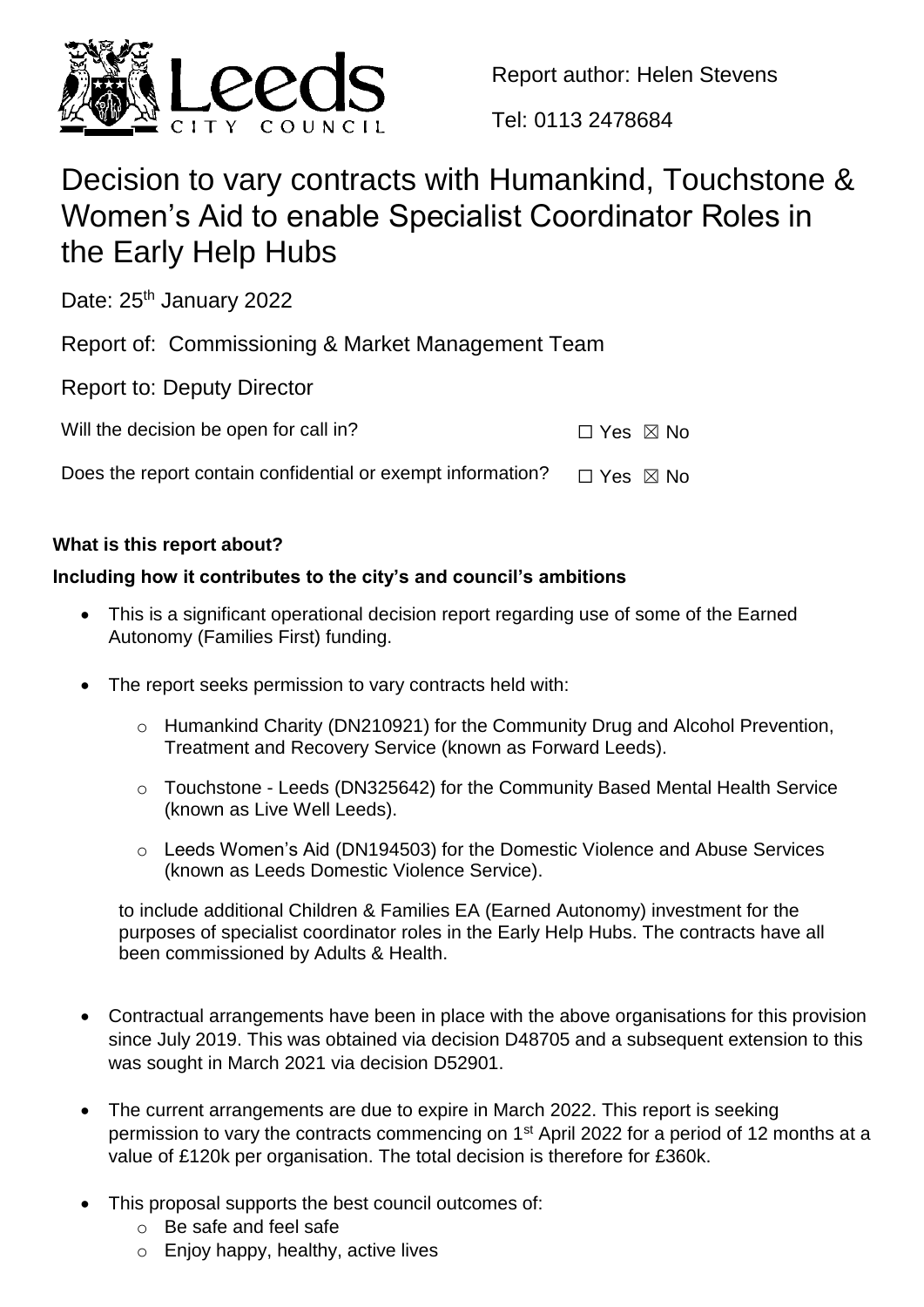- o Do well at all levels of learning and have the skills they need for life
- o Earn enough to support themselves and their families

#### **Recommendations**

- a) The Deputy Director is recommended to approve:
	- 1. Variation to the contract awarded to Humankind Charity (DN210921) for the Community Drug and Alcohol Prevention, Treatment and Recovery Service (known as Forward Leeds) in accordance with Contract Procedure Rule 21.7 and with Public Contracts Regulations 2015 under the Regulation 72 (b) Modification of contracts during their terms to include additional Children & Families Earned autonomy investment of up to £120k p.a. to commence on 1st April 2022 for 12 months years for the purposes of 3 x specialist coordinators for substance misuse.
	- 2. Variation to the contract awarded to Touchstone Leeds (DN325642) for the Community Based Mental Health Service (known as Live Well Leeds) in accordance with Contract Procedure Rule 21.7 and with Public Contracts Regulations 2015 under the Regulation 72 (b) Modification of contracts during their terms to include additional Children & Families Earned Autonomy investment of up to £120k p.a. to commence on 1st April 2022 for 12 months years for the purposes of 3 x specialist coordinators for mental health.
	- 3. Variation to the contract awarded to Leeds Women's Aid (DN194503 CONTRACT-9Y9N-Z2LOII) for the Domestic Violence and Abuse Services (known as Leeds Domestic Violence Service) in accordance with Contract Procedure Rule 21.7 and with Public Contracts Regulations 2015 under the Regulation 72 (b) Modification of contracts during their terms to include additional Children & Families Earned Autonomy investment of up to £120k p.a. to commence on 1st April 2022 for 12 months years for the purposes of 3 x specialist coordinators for domestic violence
- b) The total value of this decision is £360k and is therefore a significant operational decision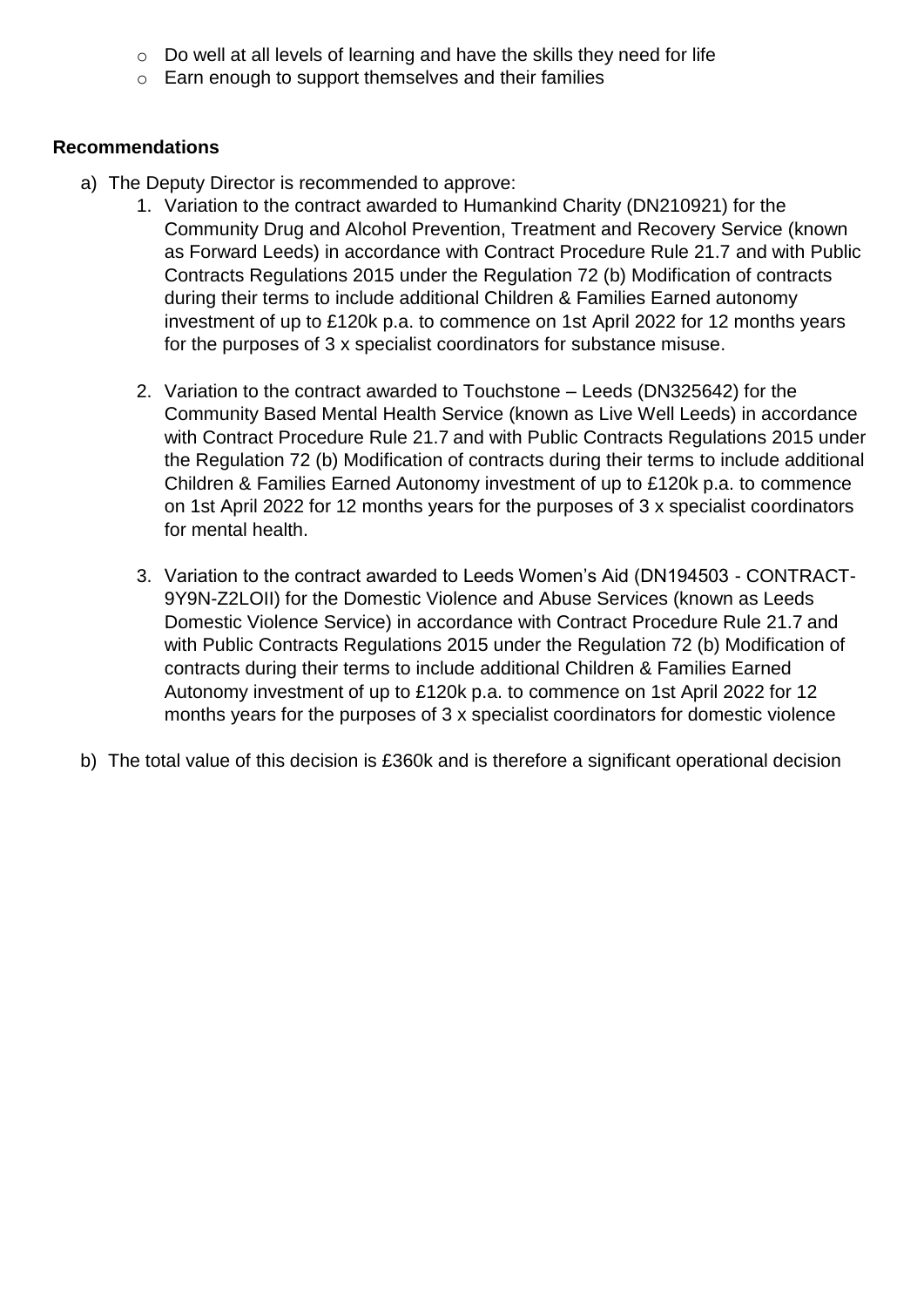## **Why is the proposal being put forward?**

- 1 Contractual arrangements have been in place for this provision since July 2019. This was obtained via decision D48705 and a subsequent extension to this was sought in March 2021 via decision D52901. The current arrangements are due to expire in March 2022.
- 2 A review has taken place with key stakeholders to ascertain whether this provision is still required and whether it is still having an impact.
- 3 The review clarified that the provision is a vital element of the early help offer in Leeds and concluded that it is key that this provision is provided by the city's main contracts for substance misuse, domestic violence and mental health. The main reasons for this are to:
	- a) Be able to draw on the expertise, knowledge and latest intelligence and practice of the lead organisations as the experts in their field.
	- b) Sharing of best practice in the city in line with operating practices in each of the contract areas.
	- c) Ensure fluid and responsive referrals to the main contract for appropriate cases.
	- d) Enable joint workforce development between early help provision and the lead organisations.
- 4 A few areas to develop the provision were identified as part of this review and these will be set out in a memorandum of understanding between LCC and the providers as an addendum to the overall contract.

#### **What impact will this proposal have?**

| <b>Wards affected:</b>            |     |                |  |
|-----------------------------------|-----|----------------|--|
| Have ward members been consulted? | Yes | $\boxtimes$ No |  |

- 5 The purpose of the specialist coordinator roles is to:
	- o To upskill the workforce around their approach to working with families experiencing mental health, domestic violence and/or substance/alcohol misuse.
	- $\circ$  To act as a single point of contact within the hub and wider Early Help system regarding advice and support to practitioners around their specialist area including hosting surgeries for practitioners.
	- o Utilising, sharing and growing skills, knowledge and expertise across the partnership.
	- o Act as a conduit between the EH Hubs and the consortium/range of providers within their specialist area.
	- o To act as a champion for the Think Family approaches and to ensure this is cascaded and championed within their host organisations and wider partnerships.
	- o Provide expertise on case work

All of the above in turn will lead to better and more effective support to children, young people and families to ensure they can achieve good outcomes in line with the Children & Young People's Plan and the 3A's strategy.

#### **What consultation and engagement has taken place?**

6 Consultation has taken place with: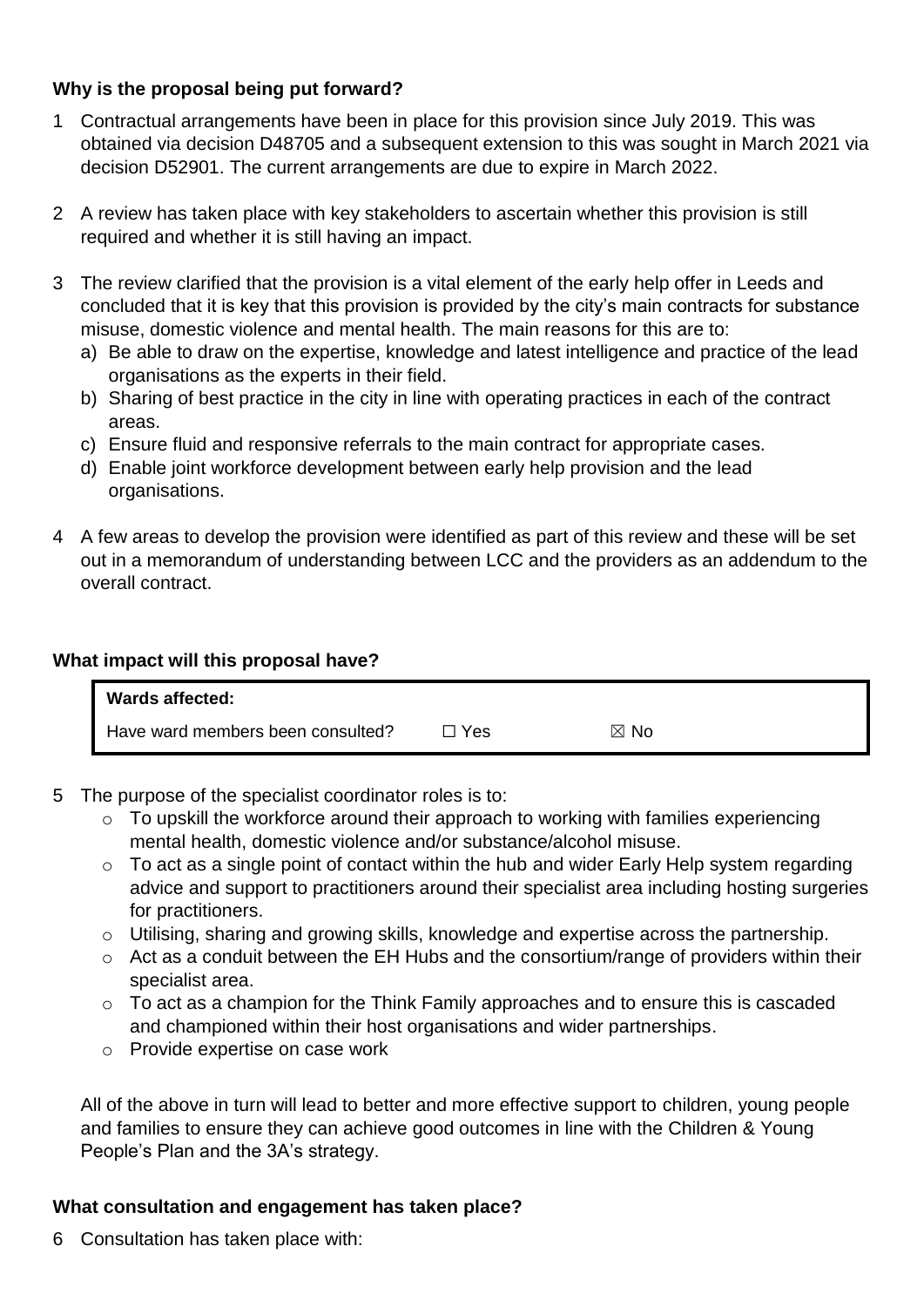- a) Head of Early Help, Service Delivery Manager Families First, Early Help Hub Managers
- b) Representatives from Forward Leeds, Live Well Leeds and Leeds Domestic Violence **Service**
- c) Adults & Health commissioners
- d) Procurement and Commercial Services

## **What are the resource implications?**

7 The total value of these investments is £360k (£120k per contract) and is fully funded from the Earned Autonomy (Families First) budget.

## **What are the legal implications?**

- 8 This is a significant operational decision and as such the decision will be recorded and published. The decision is not subject to call-in.
- 9 This decision is in line with contract procedure rule (CPR) 21.7 and with The Public Contracts Regulations 2015 under the Regulation 72 (1)(b) Modification of contracts during their terms
- 10 The modification of contracts is governed under the Public Contracts Regulations 2015 at regulation 72 which permits certain types of modifications. The regulation considers the extent to which a contract may be modified before it should be considered so substantially changed as to necessitate a new procurement. Permissible grounds for modification include a need for additional services due to unforeseen circumstances (subject to 50% maximum increase in initial contract value). It also requires the consideration of the effect of cumulative variations. Therefore this needs to be considered in taking this decision.
- 11 The provisions of Regulation 72 (1b) (i) & (ii) provide an exception "where all of the following conditions are fulfilled:

(b) for additional works, services or supplies by the original contractor that have become necessary and were not included in the initial procurement, where a change of contractor:

(i) cannot be made for economic or technical reasons such as requirements of interchangeability or interoperability with existing equipment, services or installations procured under the initial procurement; and

(ii) would cause significant inconvenience or substantial duplication of costs for the contracting authority, provided that any increase in price does not exceed 50% of the value of the original contract.

12 In making this variation, the above conditions of Regulation 72 (1) (b) are deemed to be satisfied for the following reasons:

- the funding was not available at the time of the procurement and has been allocated on the basis that the activity be delivered through our mainstream commissioned service

13 There is no overriding legal obstacle preventing the variation of this contract under Regulation 72 of the Public Contracts Regulations 2015. The percentage uplift is within the range permitted under Regulation. In making the final decision, the Director of Public Health should be satisfied that the course of action chosen, as to varying the contract, is the best course of action for the Council and should be satisfied that in doing so it represents best value for the Council.